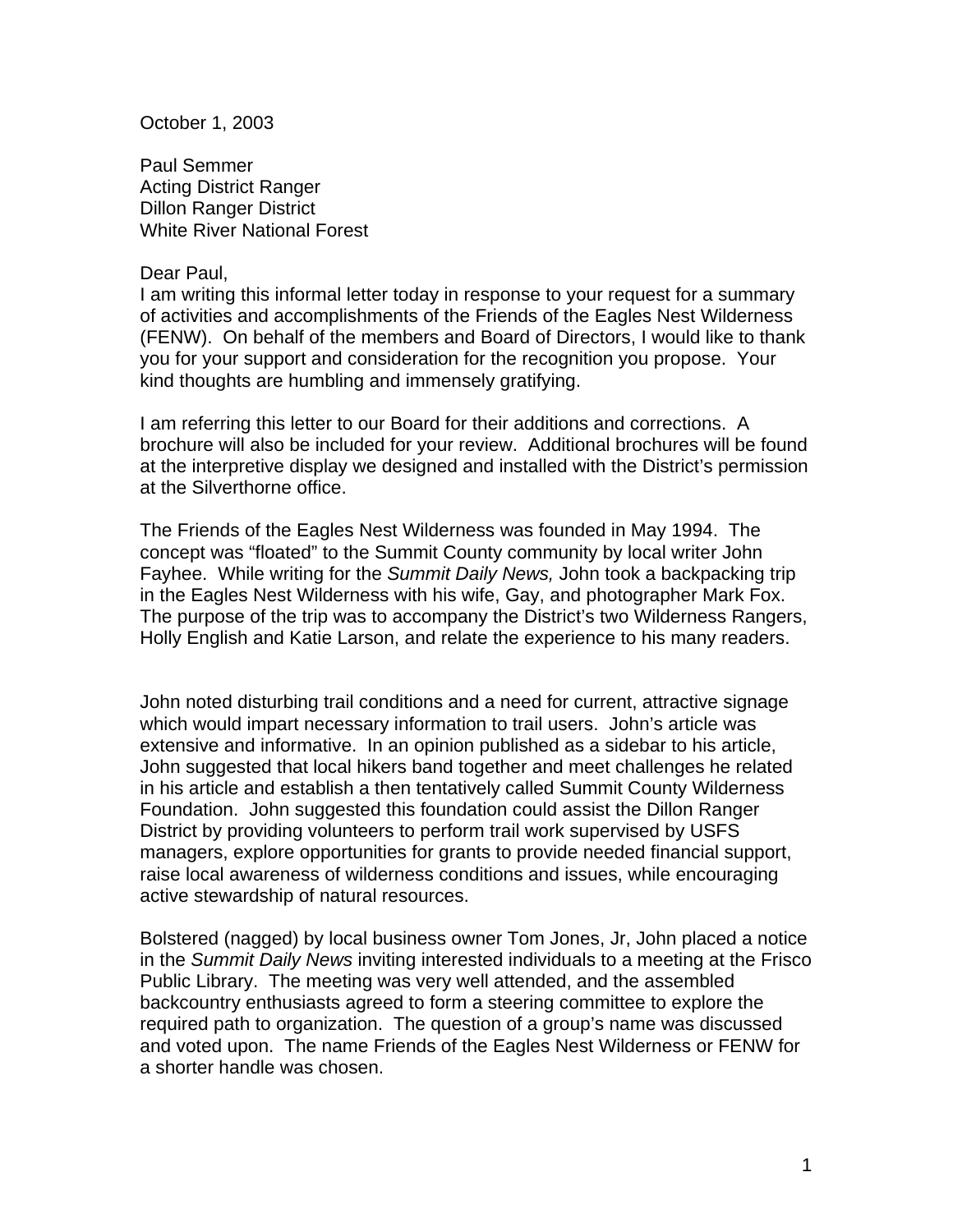Among those in attendance was Mr. Frank Smith of Houston, Texas and Frisco, Colorado. Frank brought a wealth of wisdom and experience in land stewardship matters. He is active in the Texas-based Galveston Bay Foundation. The Galveston Bay Foundation was modeled after the highly respected Chesapeake Bay Foundation, whose four central tenants were adopted by the Texas organization, and were likewise suggested by Frank as a positive outline FENW might choose to follow. Those guiding principles are Education, Outreach, Stewardship, and Advocacy. Frank's suggestion remains central to FENW's mission.

The steering committee quickly realized in order to be eligible for grants vital to FENW's new mission, federal tax-exempt status was essential. Local legal and accounting advice was contributed on a "pro-bono" basis. The federal status of 501 (c) (3) was obtained. As a central educational focus, backcountry ethics endorsed by Leave No Trace (LNT) was an obvious choice, supported by members' commitment to deeply held convictions of wilderness values and the value of designated Wilderness.

The formulation of this organization was received as a partnership by Forest managers who identified several projects for the initial field season. The first was in the newly created Ptarmigan Peak Wilderness Area, the clean up of an illegally placed "semi permanent" hunters' camp. This project was deemed appropriate for a new stewardship group assisting the USFS in restoring wilderness characteristics to a new Wilderness Area.

The following is one version of a "boiler plate" description of a mission statement for FENW:

FENW educates users about the special nature of Wilderness, its regulations and Leave No Trace ethics in order to raise awareness of our stewardship responsibilities and in order to minimize impacts on wildlife and vegetation. Working in conjunction with other Summit County outdoor and public stewardship volunteer groups, FENW provides a volunteer clearinghouse to work with the USFS and to coordinate, assist, train, and supervise volunteers working in the Eagles Nest and Ptarmigan Peak Wilderness Areas. We strive to provide a forum to facilitate an information exchange among the USFS, local government and interested citizens.

Some accomplishments include:

1. Active stewardship and participation as concerned citizens in matters affecting the White River National Forest for over nine years. FENW supports responsible multiple use on National Forest System Lands.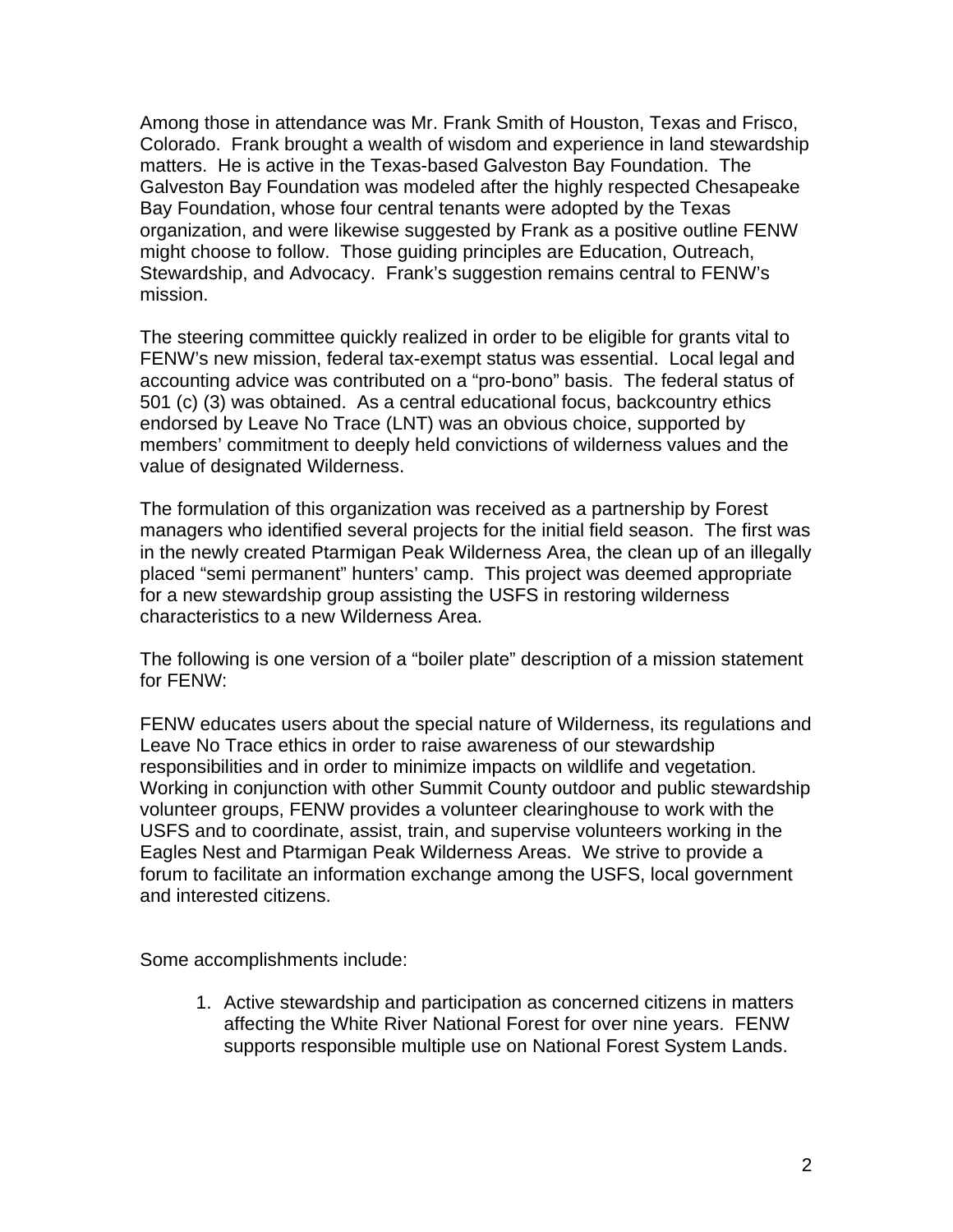- 2. Establishment and maintenance of dues paying membership of well over 100 individuals, families, and businesses, several from other parts of Colorado, as well as those who reside in other states.
- 3. We have contributed over 9,500 hours of volunteer service. FENW organizes, with USFS approval and supervision, a minimum of three volunteer projects annually. The yearly "Gateways to the Wilderness" project is very successful, bringing locals and second home owners to various trailheads in the spring to clear multiple trails to snowline, thus minimizing resource damage on muddy trails.
- 4. FENW has raised \$46,000 in grants, and additional \$20,000.00 in member dues. As an all-volunteer organization with no paid staff, the vast majority of funds have funded projects directly supporting the White River National Forest. FENW has contributed \$6,000.00 directly to the USFS for supplemental funds to pay Wilderness Ranger salaries which, due to budget shortfalls, would not provide ranger presence during the critical hunting seasons.
- 5. FENW designed and installed a Wilderness Interpretive Display for the Dillon Ranger District office in Silverthorne. This is an excellent medium for explaining and demonstrating Leave No Trace (LNT) principles and tools, such as backpacking stoves, water filters, and sanitation practices.
- 6. Our work is funded largely through grant partnerships with local government (Summit County, Towns of Frisco and Silverthorne), the Summit Foundation, the Colorado Mountain Club Foundation, the Pembroke Foundation, the Bayou Fund, and State Trails/GOCO. FENW also receives donations from area merchants and community members, as well as membership dues mentioned above.
- 7. Through support received from the Summit Foundation and Great Outdoors/GOCO, FENW has sponsored extensive reconstruction of parts of the Gore Range Trail by the Rocky Mountain Youth Corps (RMYC). This has been a very productive partnership. The RMYC is a highly respected organization employing youth and at-risk youth who work under experienced crew leaders and complete large scale projects which are beyond the scope of weekend volunteers. Utilizing collaborative approaches for funding, this partnership has successfully turnpiked the Gore Range Trail at the Middle Willow Creek bog, and replaced two badly degraded and very dangerous bridges at Slate Creek and Squaw Creek. Continuation of this partnership is central to our current goal of establishing a properly constructed, sustainable, and safe trail up one of Summit County's most popular peaks, Buffalo Mountain. Broad community support has been vital in obtaining needed grants. The State Trails/GOCO grant selection committee was particularly impressed that one constant supporting organization has been the Summit Fat Tire Society, whose typical means of recreation, mountain biking, is not allowed in designated Wilderness.